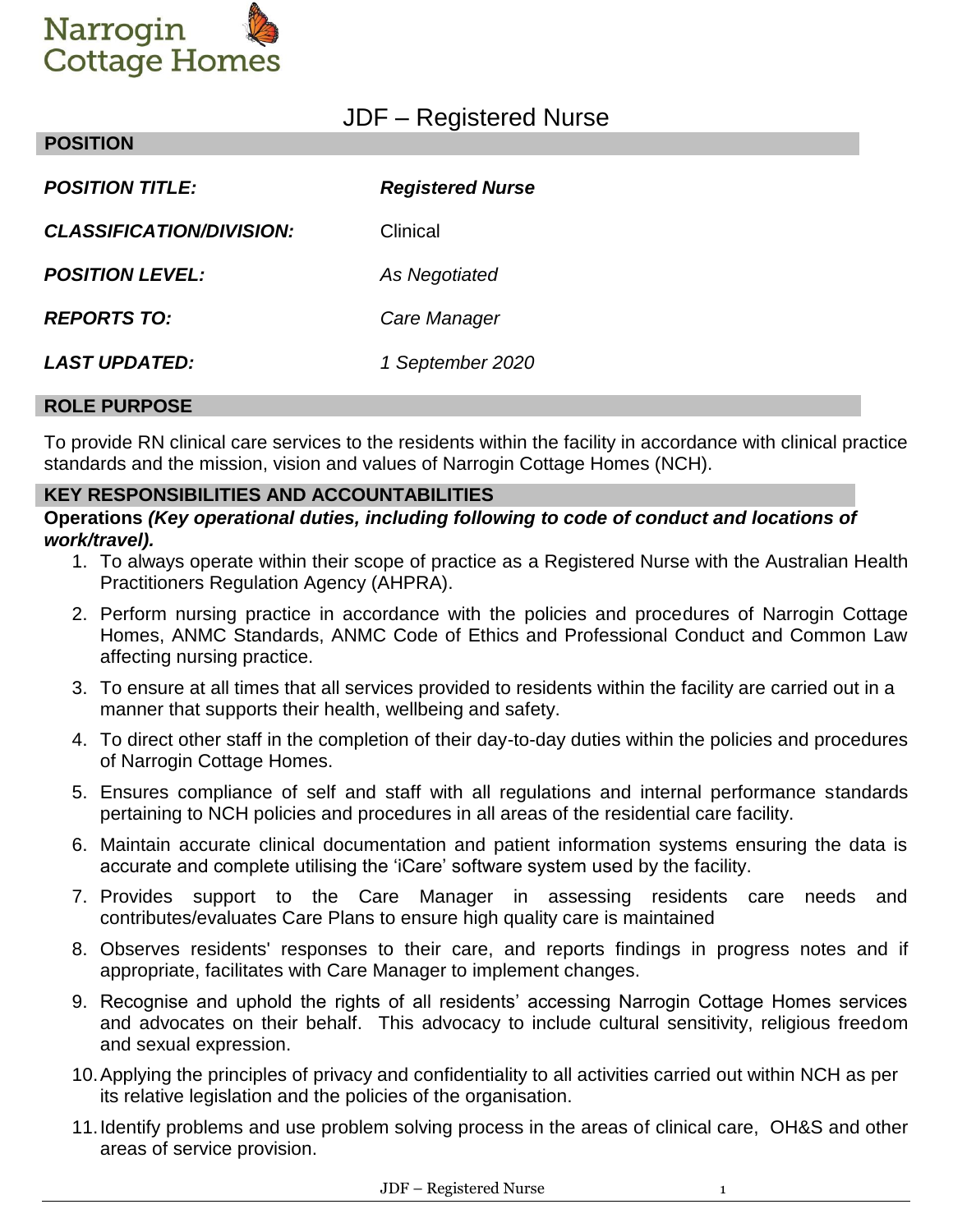- 12.Contributes to performance management and performance appraisals of other staff and self within the facility.
- 13.Comply with and utilise contemporary Human Resource management principles including Equal Employment opportunity and anti-discrimination.
- 14.Contribute to the maintenance of good staff morale.
- 15.Ensure responsibility for the safety of self and others in the course of your daily duties, including assessment, reporting and actioning any issue that would appear to create a health and safety risk within the facility.
- 16.Assists, identifies and implements quality initiatives in line with the continuous improvement program of the organisation.
- 17.To act in a professional manner at all times.
- 18.Use NCH resources and equipment economically and safely.
- 19.To maintain and contribute to an environment of continuous improvement.
- 20.Other responsibilities as delegated from time to time by the Care Manager.

#### **KEY PERFORMANCE INDICATORS**

Operations *(measurable criteria)*

- 1. Acts within their scope of practice as a Registered Nurse.
- 2. Performs nursing practice in accordance with the policies and procedures of Narrogin Cottage Homes, ANMC Standards, ANMC Code of Ethics and Professional Conduct and Common Law affecting nursing practice.
- 3. To ensure at all times that all services provided to residents within the facility are carried out in a manner that supports their health, wellbeing and safety.
- 4. Communicate effectively and accurately and document and maintain clinical documentation and patient information systems ensuring the data is accurate and complete utilising the 'iCare' software system used by the facility.
- 5. Exhibit flexibility, creditability, commitment, enthusiasm and caring to staff, clients and the organisation.
- 6. Display excellent interpersonal and communication skills across all ages and social groups including verbal and written.
- 7. Liaise regularly with clinical team and management.
- 8. Ensure behaviour of self and staff is appropriate and free of harassment, discrimination or victimisation towards any other person.
- 9. Maintains awareness of current and new legislation to ensure the organisation complies with all statutory and regulatory obligations including infection control, sterilisation, hazardous materials and safe handling, records management, OH & S and accreditation guidelines.

Business relationships and personal development (*measurable criteria)*

- 1. Effectively directs other staff in the completion of their day-to-day duties.
- 2. Ensures compliance of self and staff with all regulations and internal performance standards pertaining to NCH policies and procedures in all areas of the residential care facility.
- 3. Demonstrated commitment to professional development, including personal performance, quality improvement, clinical practice, mandatory training as provided by the facility, OH & S, infection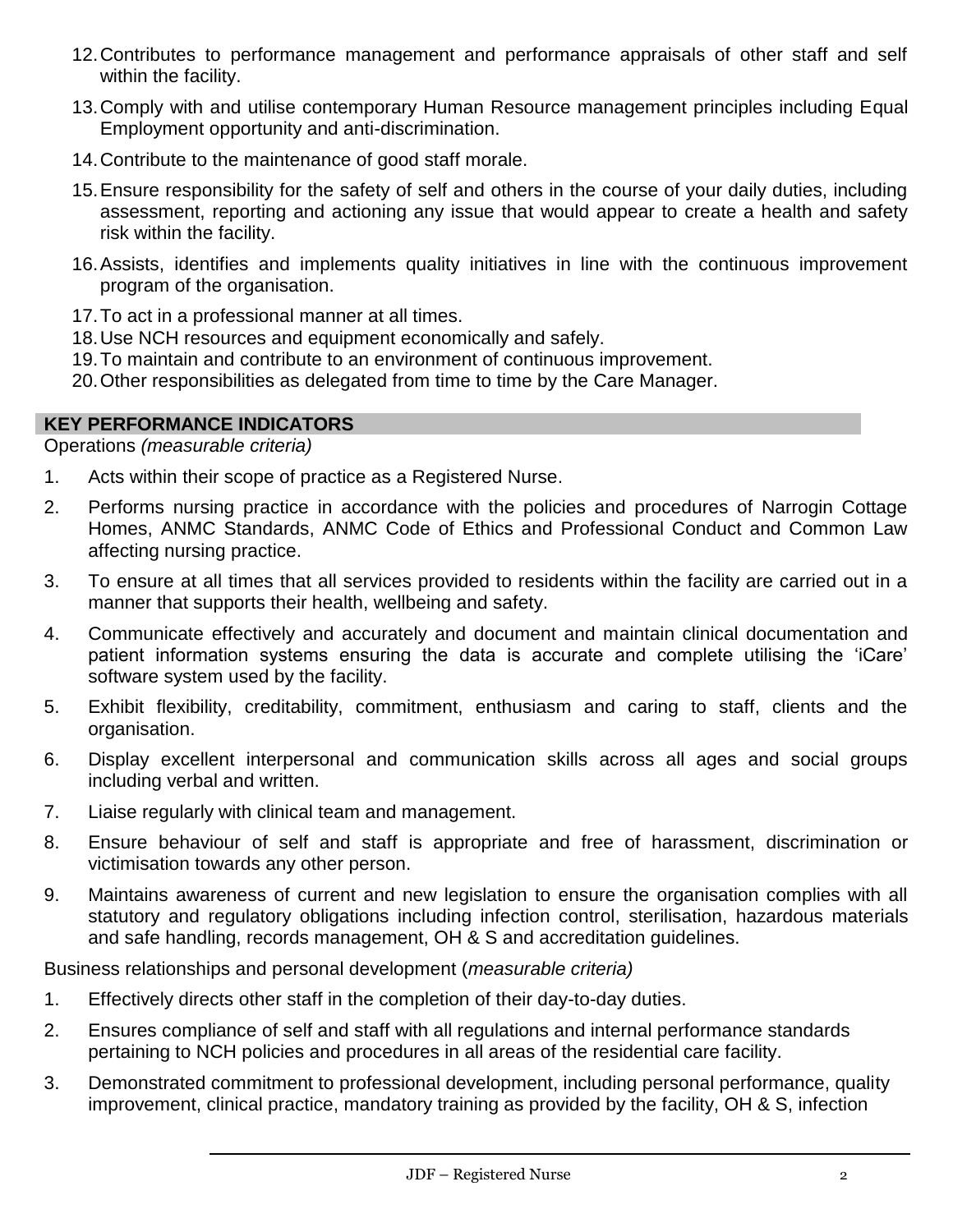control and providing or facilitating appropriate training and ongoing support to other staff within the organisation.

# **SKILLS/SELECTION CRITERIA**

# **Relevant Qualifications (***Degree, Certificate, Licences)*

- 1. Current registration as a Registered Nurse with the Australian Health Practitioner Regulation Agency (AHPRA).
- 2. Current 'C' Class Drivers' License

#### **Essential Skills** *(verbal and written communication, industry or general experience, interpersonal skill, ability to work autonomously/in a team, etc.)*

- 1. Knowledge of relevant legislation, ANMC Standards, ANMC Code of Ethics and Professional Conduct and Common Law.
- 2. Possess personal values of empathy with the aged, integrity, justice, respect, compassion and excellence to elderly people particularly those with dementia.
- 3. Demonstrated experience in:-
	- Quality communication skills (verbal, written)
	- Current clinical practice/clinical assessments
	- Effective Time management
	- Computer literacy eg. iCare, Microsoft Office
- 4. The preferred candidate may be requested to undertake and pass a medical examination for fitness for work.
- 5. The successful applicant will be required to undergo and must satisfy relevant security and employment checks (eg. National Police Clearance).

#### **Desirable Skills**

- 1. Specialist training or exposure to Dementia or Geriatric care
- 2. Experience in a clinical specialty (e.g. wound care, palliative care, etc).
- 3. Comprehensive knowledge and understanding of the Accreditation Standards.
- 4. Participation in the development of policies and procedures.
- 5. Working knowledge of ACFI documentation.
- 6. Previous experience with 'iCare' software.
- 7. Ability to analyse and utilise clinical data in service development and quality improvement initiatives.
- 8. Effective staff management
- 9. Previous experience within an Aged Care environment.

A non-smoking policy is effective in Narrogin Cottage Homes' buildings, offices and motor vehicles.

#### **POSITION DIMENSIONS**

Internal Relationships *(Direct report, manager, team members, other internal divisions etc.)*

- 1. Care Manager
- 2. CEO